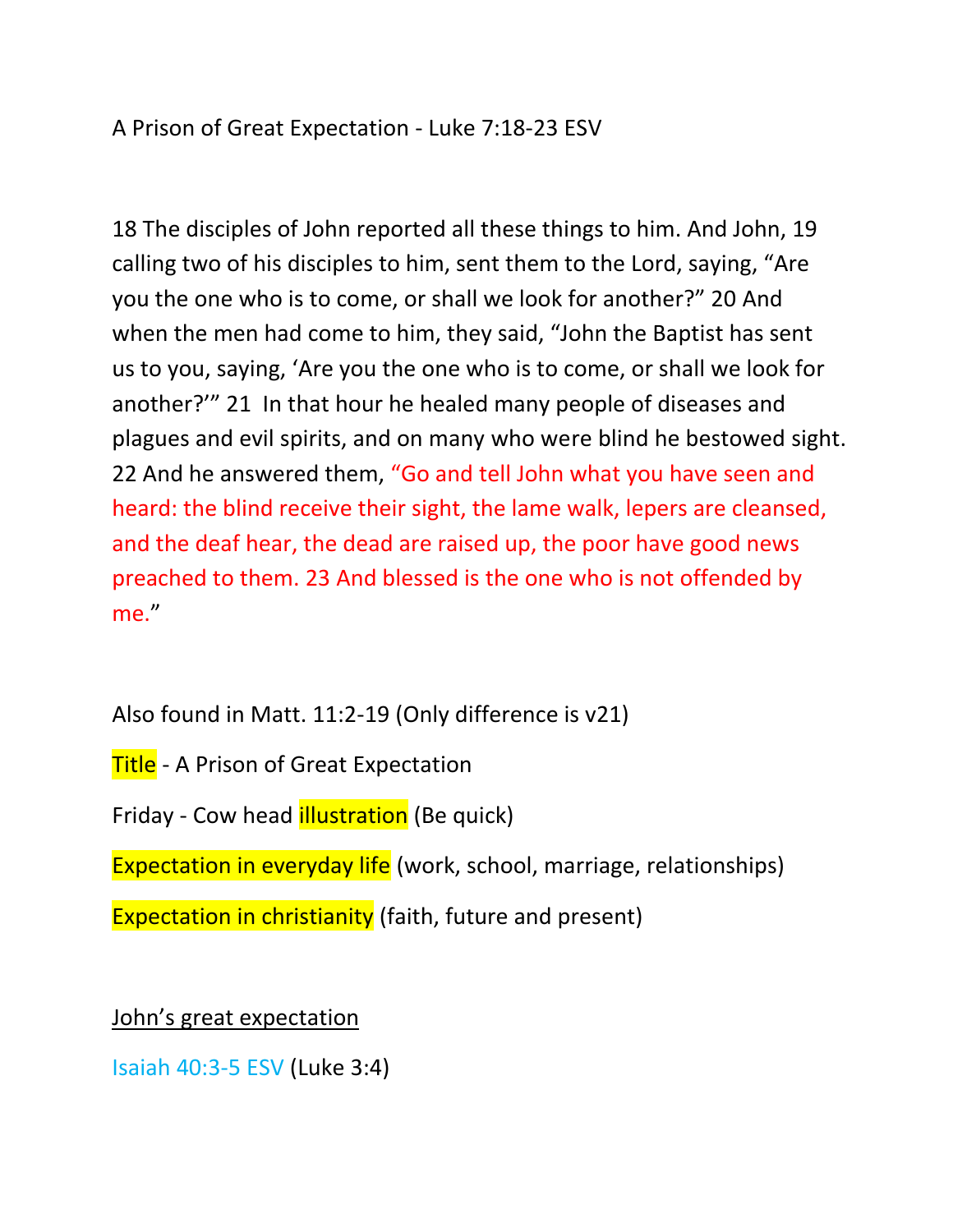A voice cries: "In the wilderness prepare the way of the Lord ; make straight in the desert a highway for our God. Every valley shall be lifted up, and every mountain and hill be made low; the uneven ground shall become level, and the rough places a plain. And the glory of the Lord shall be revealed, and all flesh shall see it together, for the mouth of the Lord has spoken."

John was *filled with Holy spirit while still in Elizabeth's womb* - Luke 1:41

He must increase, but I must decrease." - John 3:30 ESV

The next day he saw Jesus coming toward him, and said, "Behold, the Lamb of God, who takes away the sin of the world!" John 1:29 ESV

v18 "The disciples of John reported all these things to him. And John, 19 calling two of his disciples to him, sent them to the Lord, saying, "Are you the one who is to come, or shall we look for another?"

### 2 Questions

Q1. What changed? What happened? Life happened. The circumstance and situation changed, as does often happen in life.

John was now in prison.

John 3:24 ESV "(for John had not yet been put in prison)"

Do u remember a time when u had/were not yet?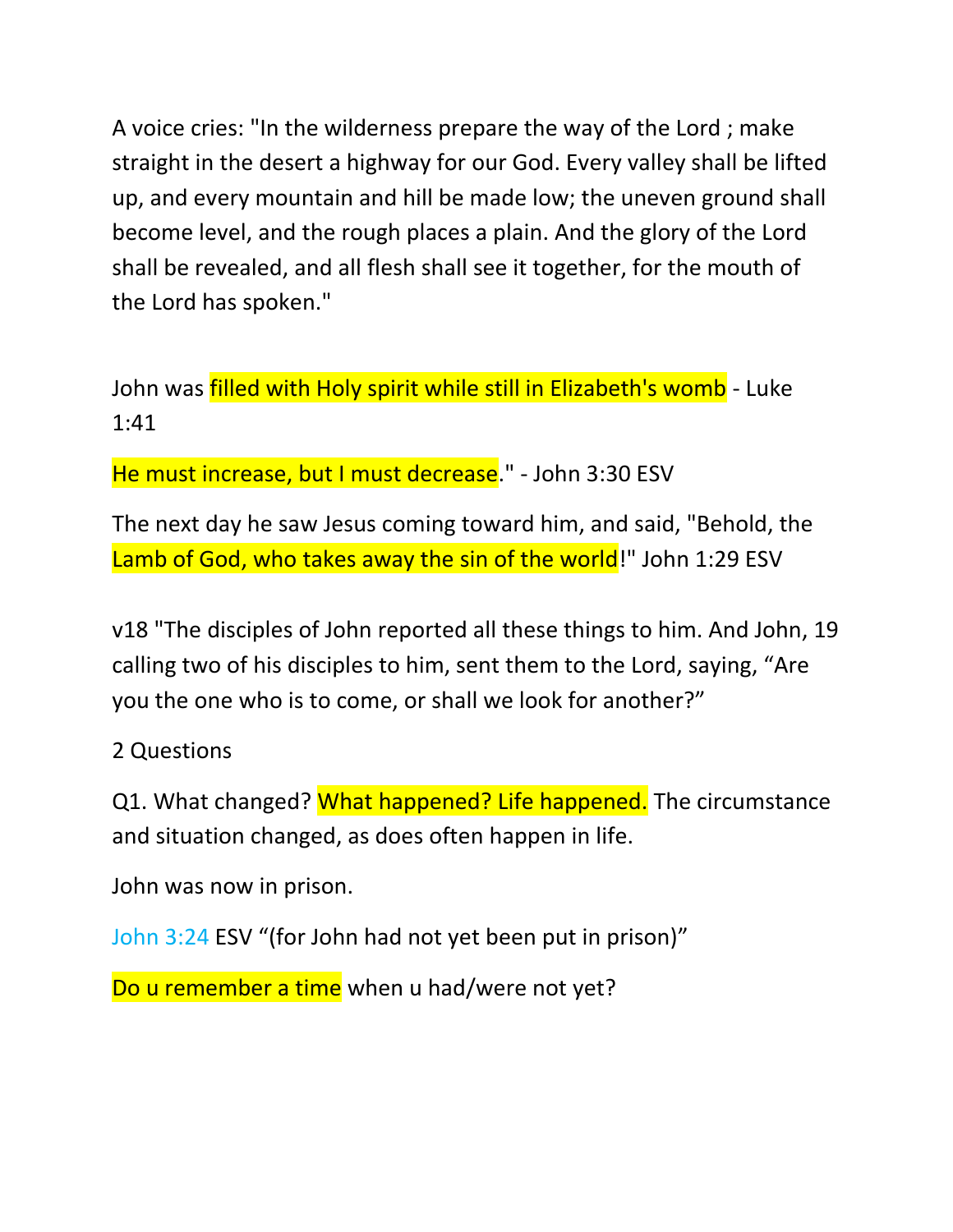Q2. What things were reported to him? Jesus entertaining tax collectors, prostitutes & gentiles? Jesus talking about loving your enemies & not judging others?

Some things probably made sense, others definitely didn't. Probably because John was looking for something specific.

John was never PC. If he had a twitter account it would probably have been shut down.

Once called Sadducees and Pharisees a "brood of vipers"

John's expectation

### Matt 3:11 ESV

"I baptize you with water for repentance, but he who is coming after me is mightier than I, whose sandals I am not worthy to carry. He will baptize you with the Holy Spirit and fire. His winnowing fork is in his hand, and he will clear his threshing floor and gather his wheat into the barn, but the chaff he will burn with unquenchable fire."

Huge discrepancy between the reports he heard and what he expected. Where was the fork? Where was the fire?

WTF Jesus?! You ever have a WTF Jesus moment?

Once again you are in the company of greatness

The great thing that John did here was he brought his expectations, his doubt and his disappointment to Jesus.

Jesus' Response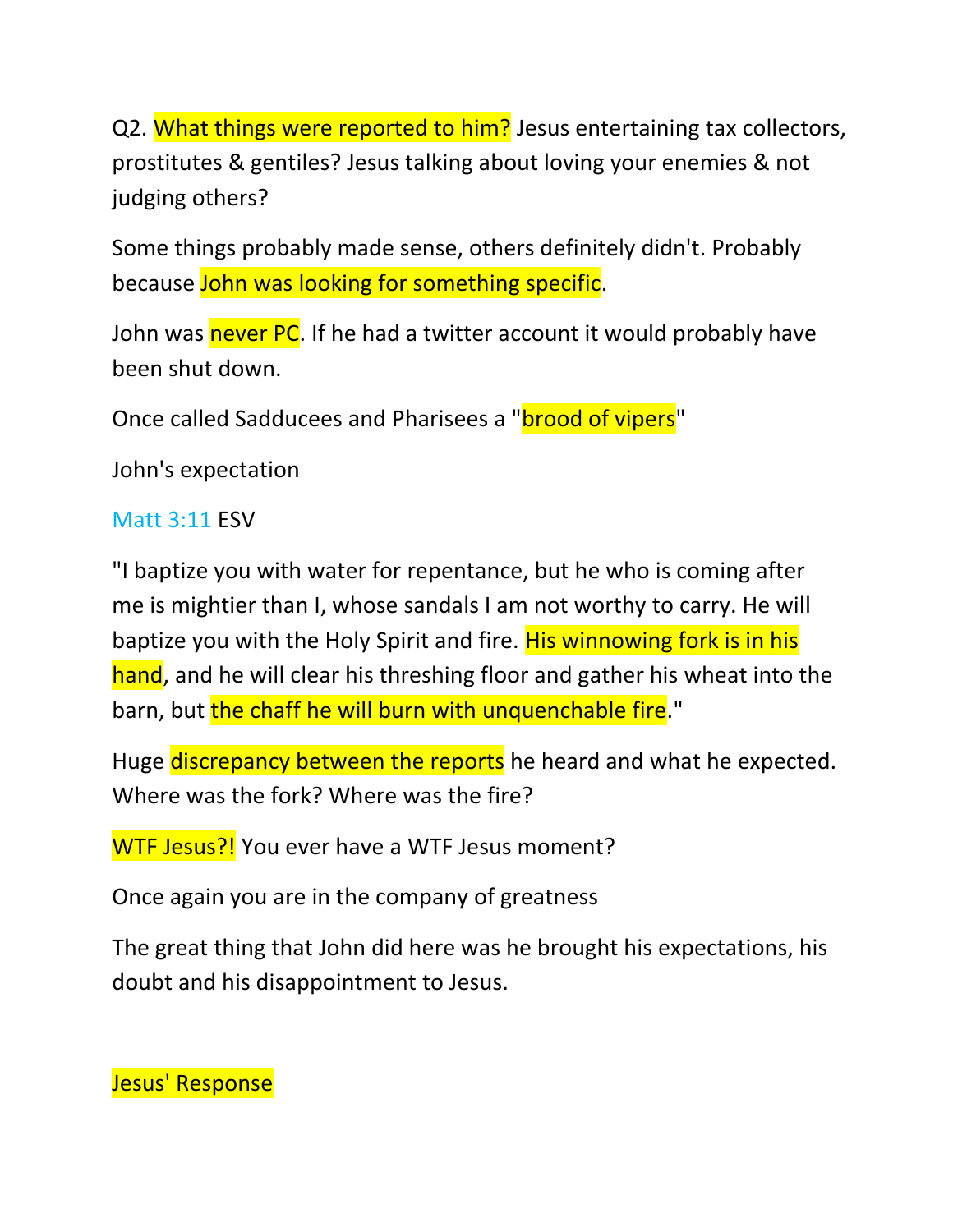v20 And when the men had come to him, they said, "John the Baptist" has sent us to you, saying, 'Are you the one who is to come, or shall we look for another?'" 21 In that hour he healed many people of diseases and plagues and evil spirits, and on many who were blind he bestowed sight.

Jesus did not answer them immediately. He decided to show them 1st.

You ever seek God in prayer and feel like He's not answering? Maybe, He wants you to see something 1st.

#### Exodus 14:13 NKJV

"And Moses said to the people, "Do not be afraid. **Stand still**, and **see** the salvation of the Lord, which He will accomplish for you today. For the Egyptians whom you see today, you shall see again no more forever."

There is a dimension or **perspective that is added when we see** as well as hear.

Are we seeing God's power in our lives? A lot of people want this. They want to see the power and the glory manifest in their lives.

The power of God is in the presence of God!

Is God present in our everyday life. Do we live every waking moment aware of His presence in our lives. When we are here worshipping and praying together is He here? When we are driving is He actually seated next to you? When you are chatting with that very attractive work colleague even though u are married is He present? When u are alone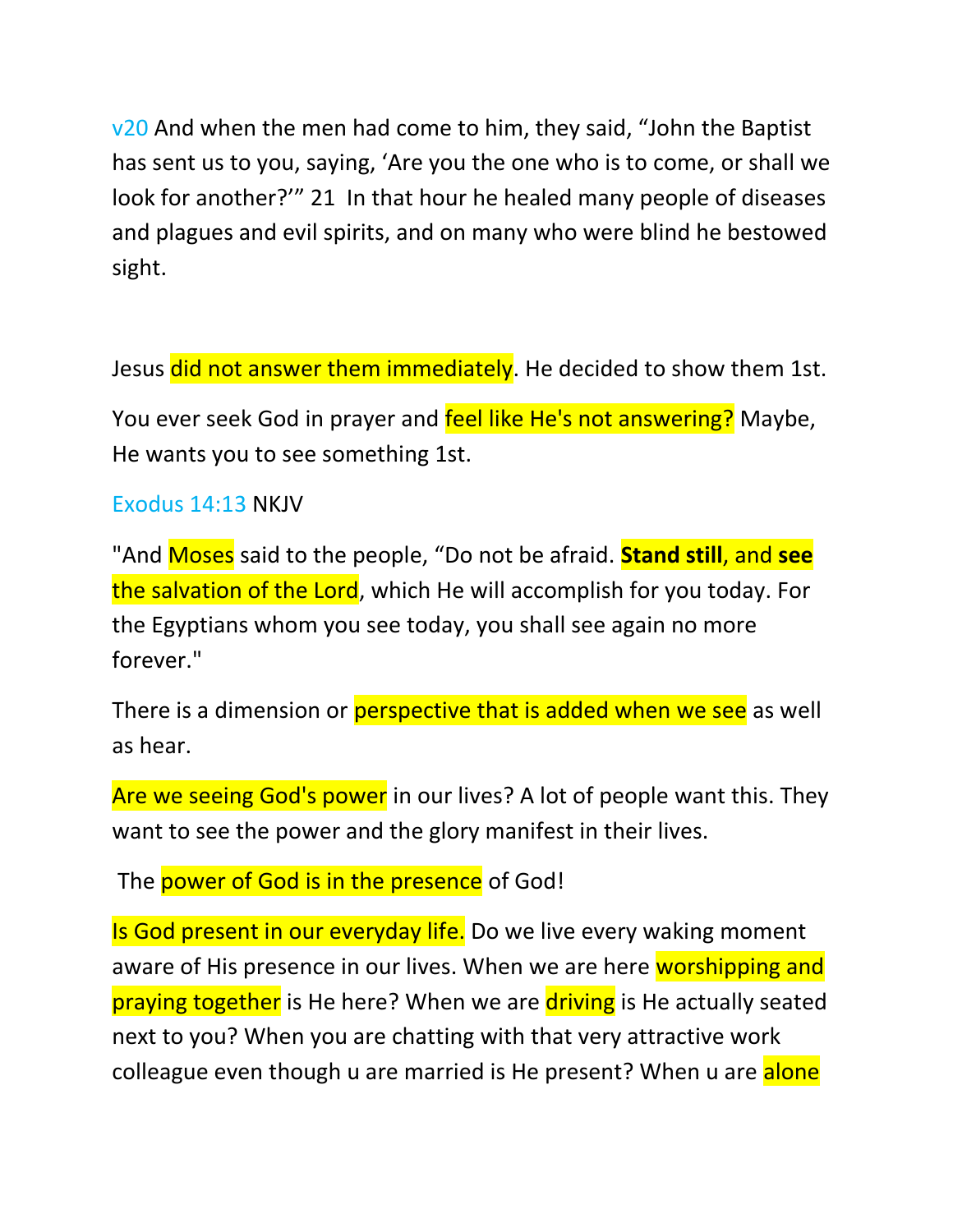do u see the Holy Spirit there with you? Are we experiencing God and His presence daily?

### Mark 3:15 ESV - being with Jesus

"And he appointed twelve (whom he also named apostles) so that they might **be with him** and he might send them out to **preach** and have **authority** to cast out demons."

v22 And he answered them, "Go and tell John what you have **seen and heard**: the blind receive their sight, the lame walk, lepers are cleansed, and the deaf hear, the dead are raised up, the poor have good news preached to them.

What did they see? Many healed of disease, plagues, evil spirits & the blind restored their sight, the dead raised to life.

What did they hear? Many healed of disease, plagues, sight restored dead raised, & the poor (including themselves) hearing the good news.

Jesus was **fulfilling prophecy not preference** 

#### Isaiah 35:4-6 ESV

4 "Say to those who have an anxious heart, "Be strong; fear not! Behold, your God will come with vengeance, with the recompense of God. He will come and save you." 5 Then the eyes of the blind shall be opened, and the ears of the deaf unstopped; 6 then shall the lame man leap like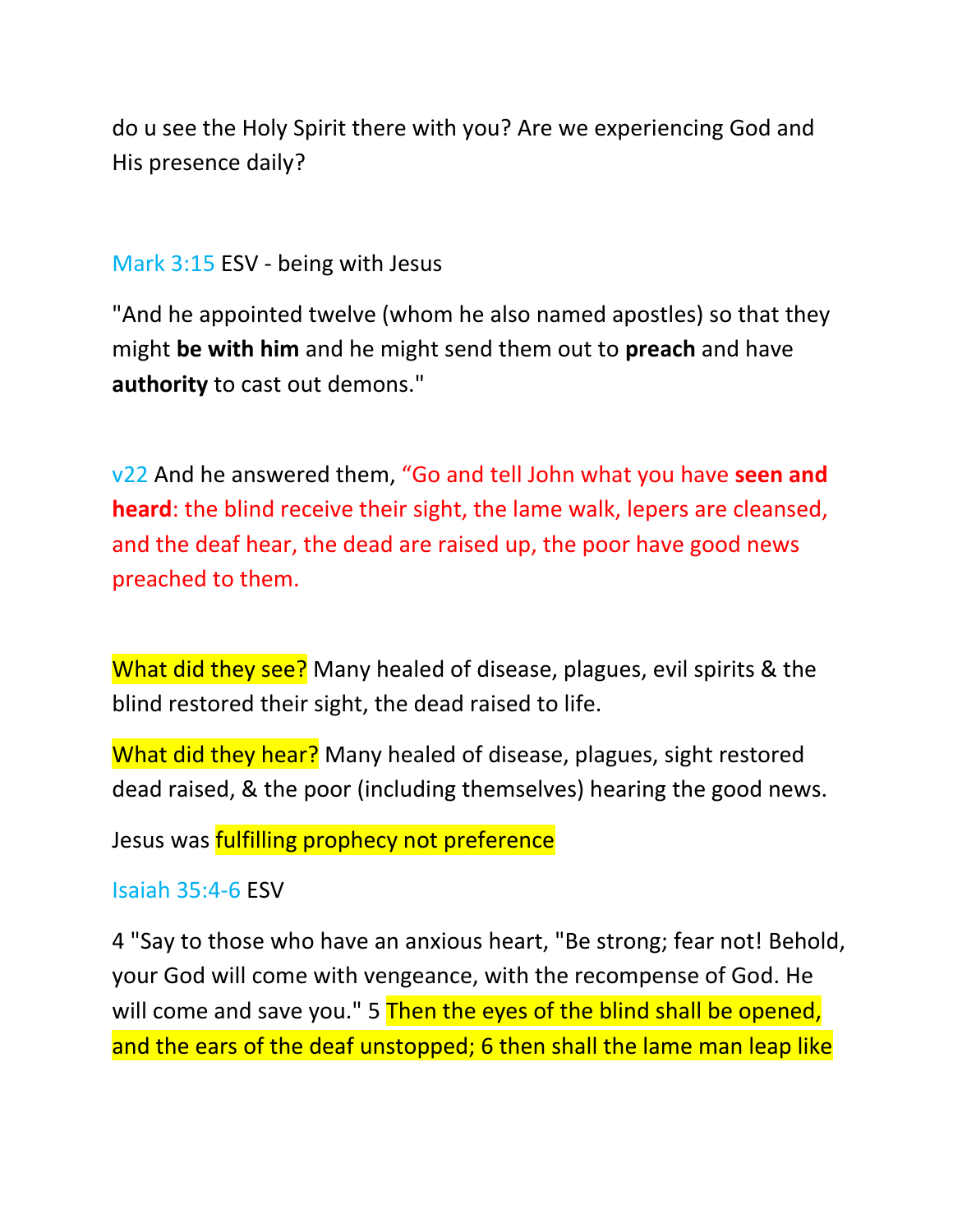a deer, and the tongue of the mute sing for joy. For waters break forth in the wilderness, and streams in the desert;"

Jesus was living up to His word not our will. What He expressed He would do, not what we expected He would do.

God **isn't about meeting** our expectations but is **about exceeding** them!

Ephesians 3:20 ESV

"Now to him who is able to do far more abundantly than all that we ask or think, according to the power at work within us"

His thoughts are not our thoughts. His ways are higher than ours.

We need to set our expectations on the basis of who God is and who He says He is.

v22b the poor have good news preached to them.

The Good News = The Gospel

The life, death & resurrection of Jesus Christ

The Gospel gives hope for eternity before The Judgement to come

The accepting of the Gospel meant all the things mentioned prior (healing of disease, plagues, sight restored & dead raised) also **and more importantly** occurred spiritually which is the true essence of The **Gospel** 

v23 And blessed is the one who is not offended by me."

Both a rebuke and an encouragement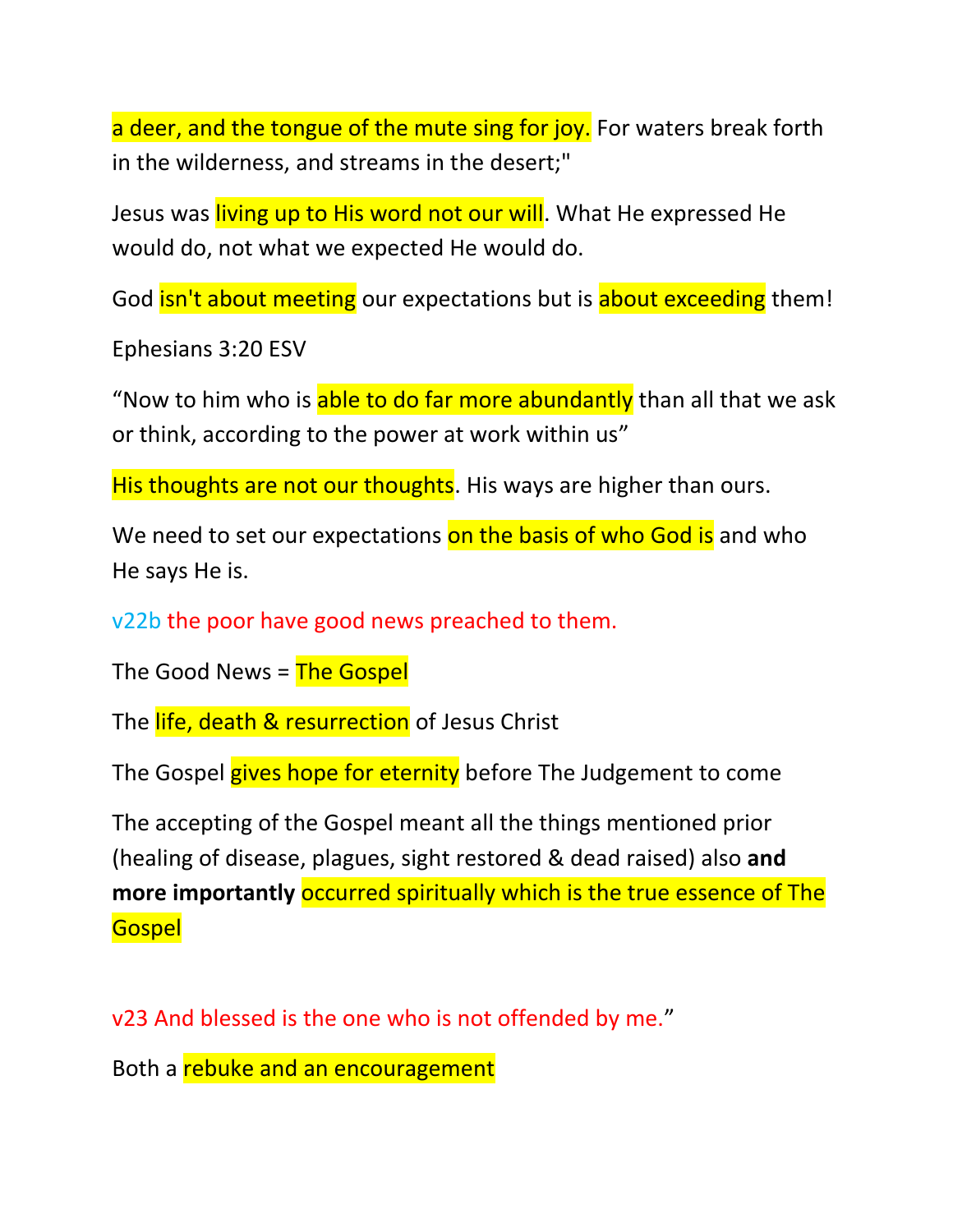Don't be imprisoned by this! It's bigger than just you!

You can't solve your problems on the level of self.

While it is good to be open and be able to approach God with our doubts we should not make this a pattern.

Jesus had every right be offended by us and our sin against Him but He isn't. That's why He is so blessed and He wants us to be just like Him. In not being offended over Him (or anybody else) we become just like Him. We become holy as He is holy.

We need to trust God. God does not need our trust. It's not for God's good but for our benefit.

Offence isn't given, it's taken. Jesus is offering grace yet we can't accept it. Jesus isn't even giving offence yet we are so quick to grab for it! 2

This is about Jesus and His Gospel. Not about us.

As long as I am a prisoner of what I thought God was going to do, it becomes difficult to see what he is currently doing. If I cannot see what He is doing, I cannot be a part of it.

When u let go of what you thought it was going to be you can finally embrace what it is.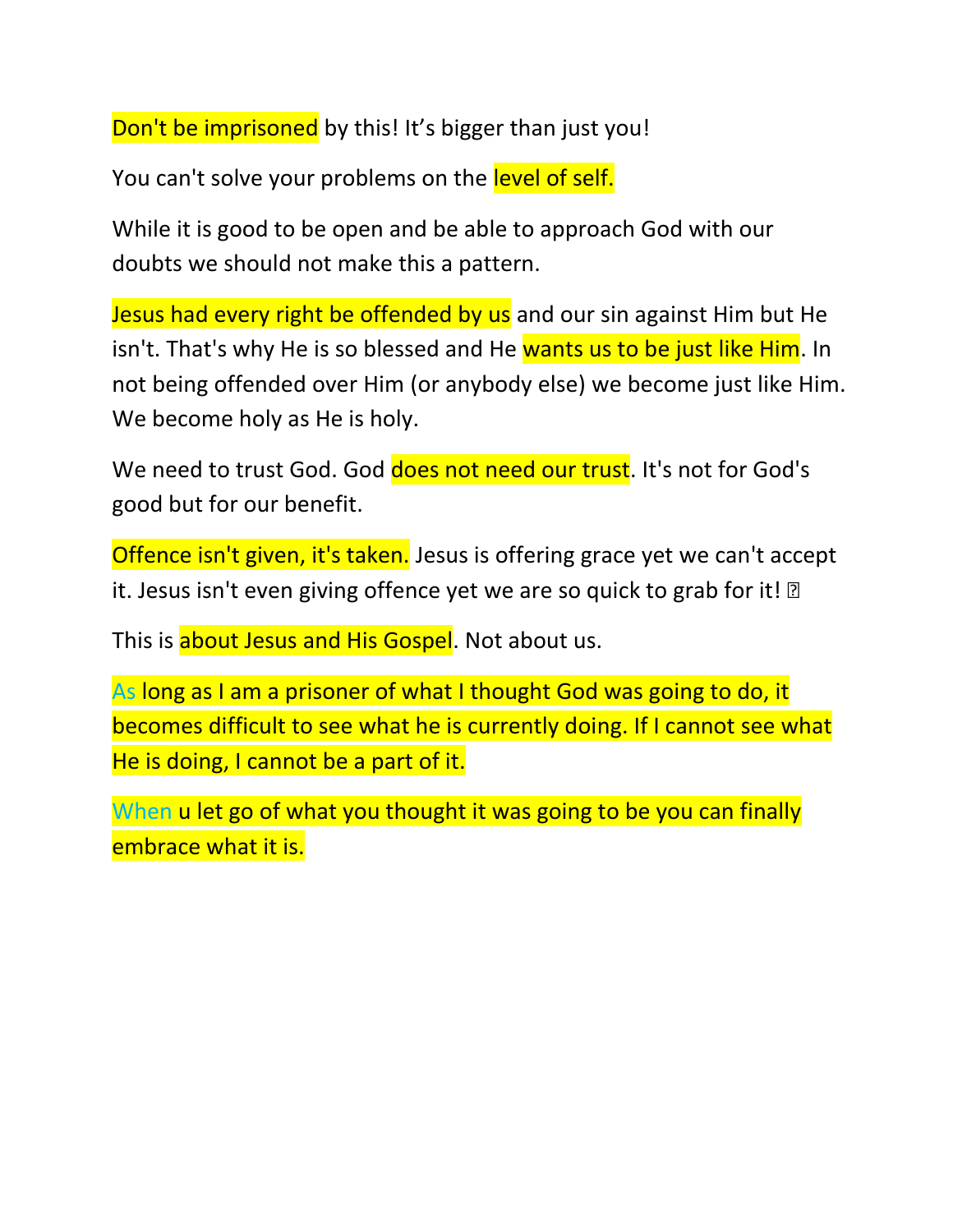## Offence

• Offence is completely unproductive. In fact it robs you of the fruit of God's Holy Spirit in your life.

• The closer the relationship the greater the opportunity (...for both relationship and for offence!)

God's mercies being new every morning speaks the greatness of His mercies and grace over our sin rather than giving us an excuse to sin daily.

• Jesus is saying you may have stumbled over this, but I want to encourage u not to continue stumbling over this. There is a blessing past this.

• Doubt when undealt with, becomes offence. When we linger in doubt for so long we become resentful of God. Sometimes without even realising it. This is how we can come to stop believing in certain things God has said in His Word.

## John's Question

• Just as John was asking for proof from Jesus concerning His Messiahship, the world may similarly ask for proof from us concerning Jesus' presence in us. The evidence we need to show them is in deed as much as verbally. - Are you really a child of God. Are u really a follower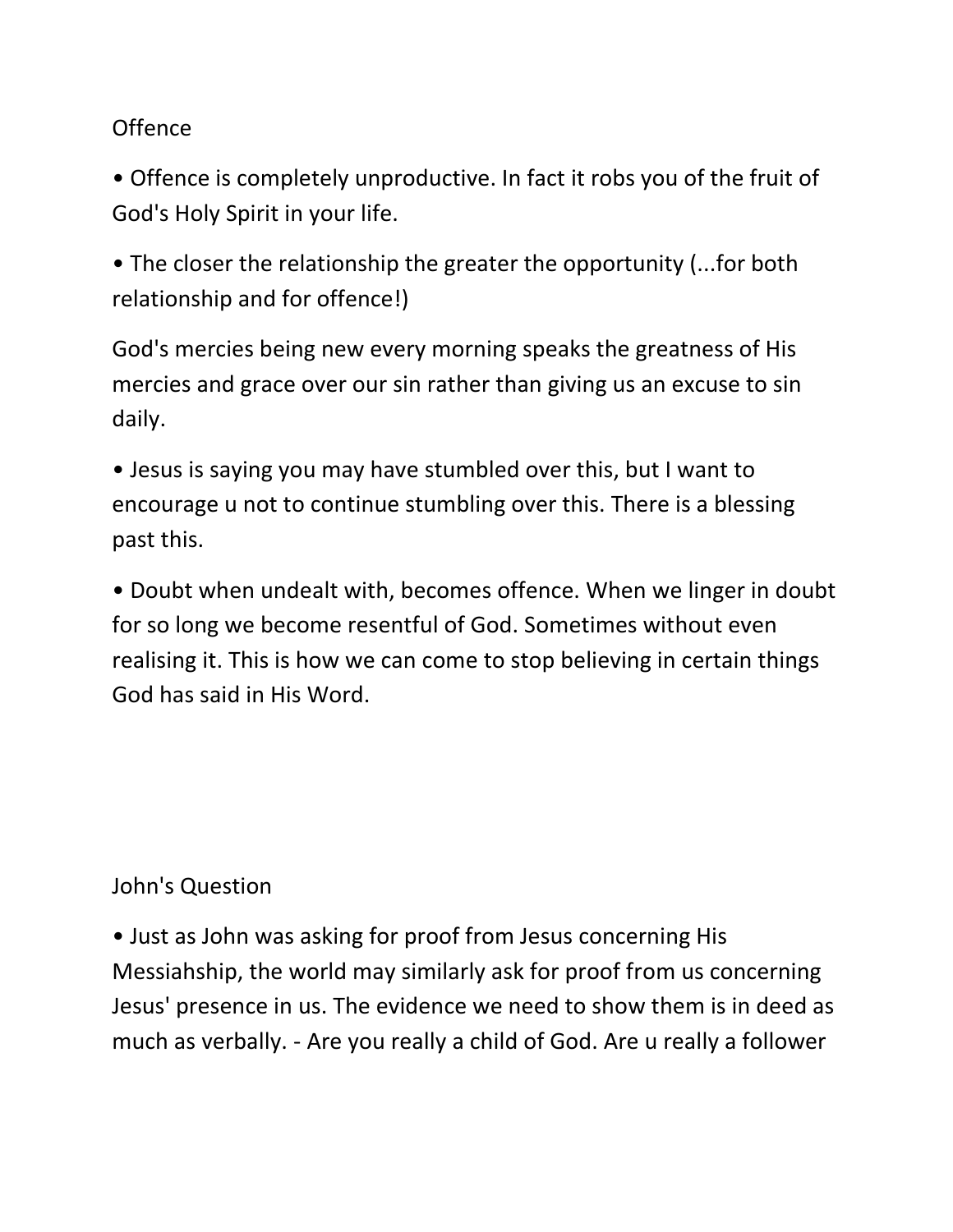of Christ? Do you really have The Holy Spirit in you? A simple "yes" left at that doesn't seem to all that convincing it does it?  $\mathbb{R} \widehat{\otimes} \mathbb{R}$ 

## Jesus' Response

- It has been stated earlier on in this series (by Shingai) that Jesus is able to heal both immediately and completely. How Jesus responds to John's question is evidence of this truth
- Jesus wanted His Messiahship to be irrefutable in their hearts and minds through a 1st hand encounter and experience, witnessing His mercy, grace, love and power at work
- A good sermon is one you can see AND hear

# Extras

- Its not a plan that secures our eternity in Heaven, it's a man!
- When we acknowledge God and become more aware of His presence (& therefore goodness) in our lives we can only but respond with praise and Thanksgiving instead of complaining & feeling offended
- John's situation did not change at the end of the story.

OT expectation of the messiah

- 1. They expected a kingdom
- Gen 49:10, Psalm 2:6-7, Isaiah 9:6-7, Isaiah 2, Psalm 110:1,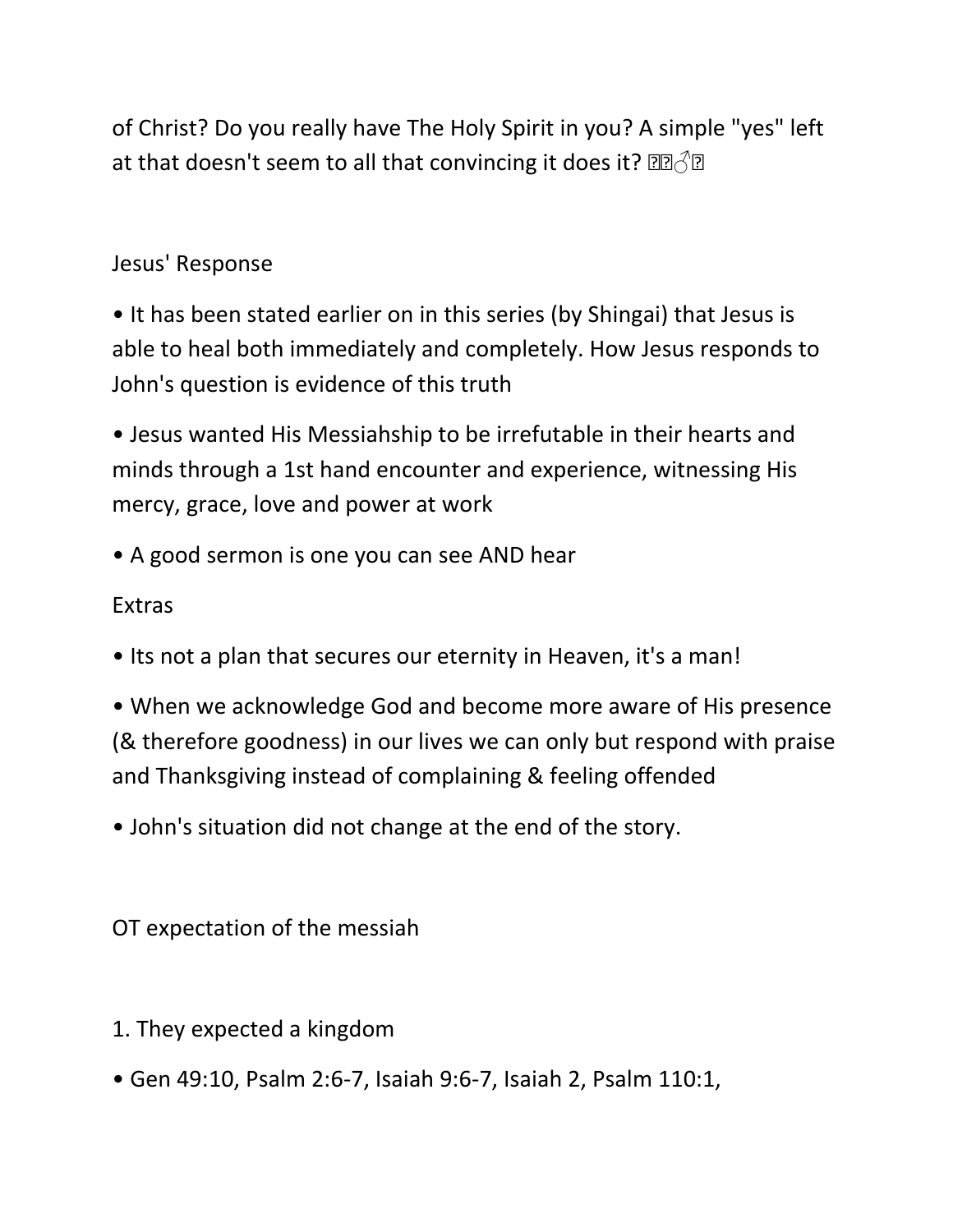- A kingdom which is victorious
- 2. They expected salvation
- Isaiah 53
- 3. They expected victory
- OT paints a victorious picture of the Messiah

John the Baptist

Luke 3:4-6

Isaiah 40:3

Malachi 3:1

Malachi 4

Ultimately it is ALL about Jesus and His father's mission. Relationship and intimacy with Him is vital and important but we need to work on that WHILE going with Him. We CANNOT get stuck here! (Phrase this better!) It CANNOT be just about me and Jesus! Cannot be just about my expectations and what I want or need. It is ultimately about Christ and His mission which He has chosen to partner with us in.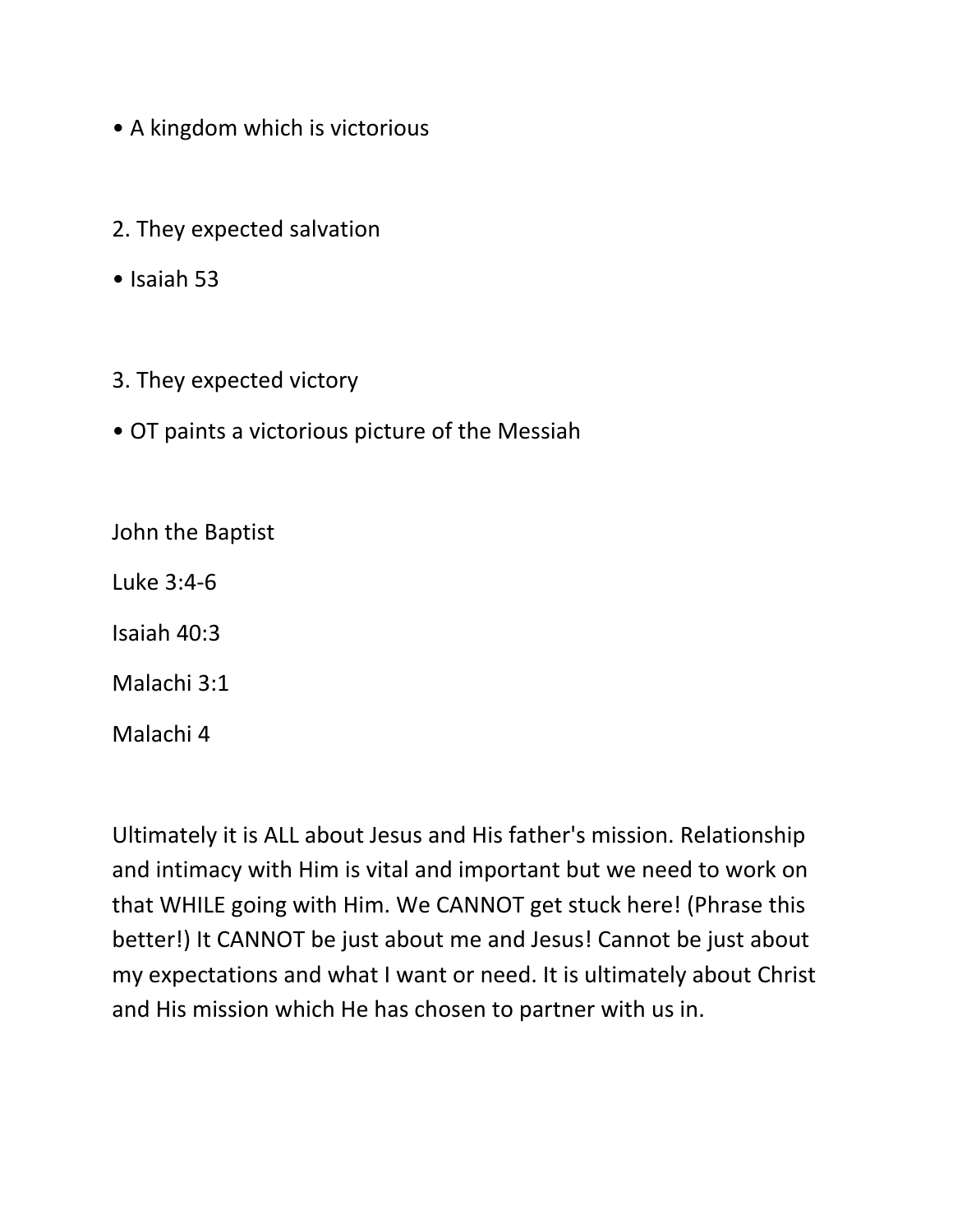1Cor.12:9 - knowing in part